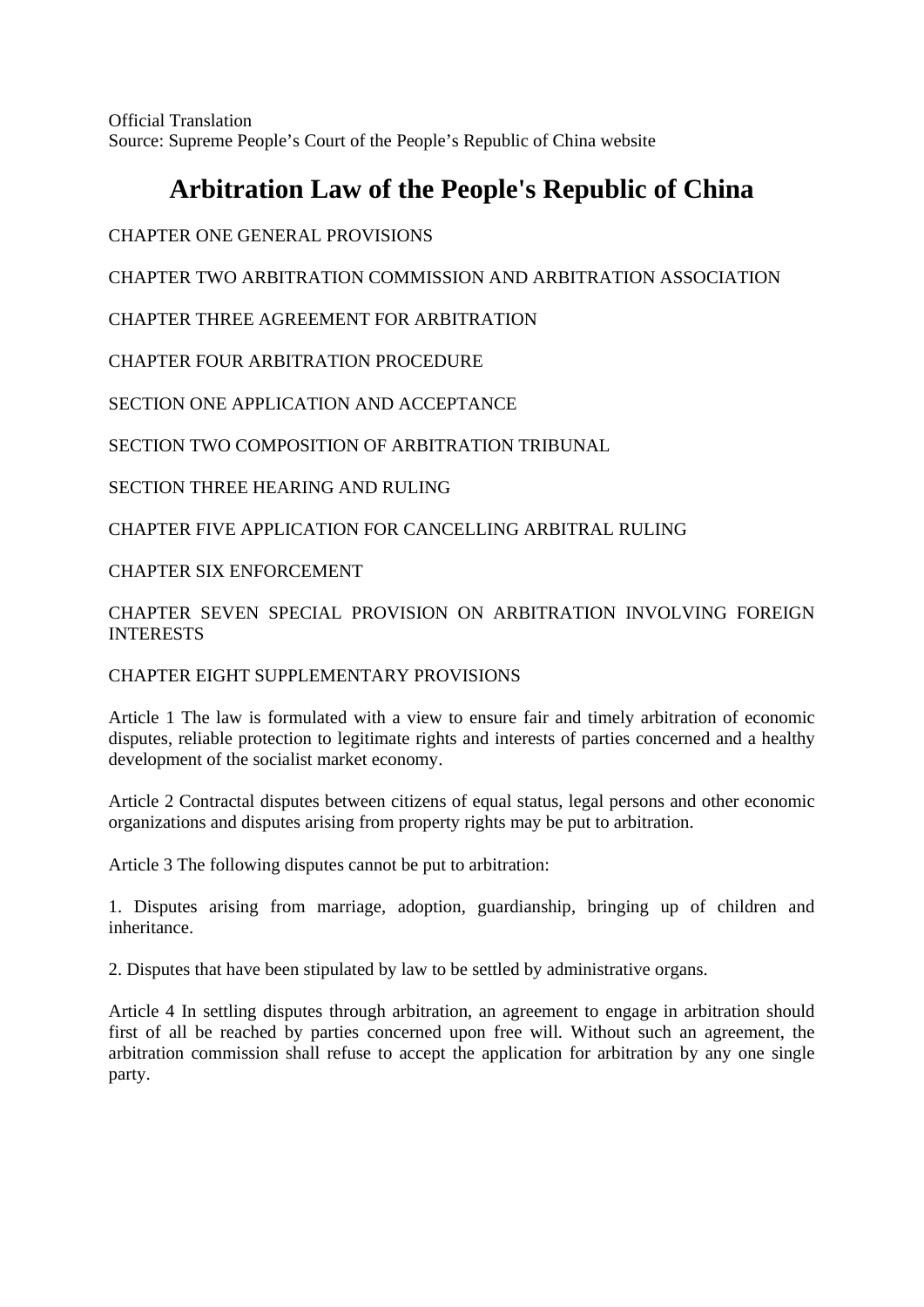Article 5 Whereas the parties concerned have reached an agreement for arbitration, the people's court shall not accept the suit brought to the court by any one single party involved, except in case where the agreement for arbitration is invalid.

Article 6 The members of the arbitration commission shall be chosen by the parties concerned.

Arbitration shall not be subject to the jurisdiction of administrative departments at any level and region.

Article 7 Arbitration shall be made based on true facts and relative laws to give out a fair and reasonable settlement for parties concerned.

Article 8 Arbitration shall be conducted independently according to law, free from interference of administrative organs, social groups or individuals.

Article 9 The arbitration award is final. After the award is given, the arbitration commission or the people's court shall not accept the re- application of the suit concerning the same dispute by any of the parties concerned.

Whereas the award cancelled or put in void under a rule by the people's court, the parties concerned for the dispute may reach another agreement for arbitration and apply for arbitration or bring a suit in the people's court.

### CHAPTER TWO ARBITRATION COMMISSION AND ARBITRATION ASSOCIATION

Article 10 An arbitration commission may be set up in the domicile of the people's governments of municipalities under the direct jurisdiction of the central government (hereinafter referred to as "municipalities"), provinces and autonomous regions or in other places according to needs. It shall not be set up according to administrative levels.

An arbitration commission shall be set up by the relevant departments and chambers of commerce under the coordination of the people's governments of the cities prescribed in the preceding paragraph.

The establishment of an arbitration commission shall be registered with the judicial administrative departments of provinces, autonomous regions and municipalities.

Article 11 An arbitration commission shall meet the following requirements:

1. It shall have its own name, residence and statute.

2. It shall have necessary property.

- 3. It shall have its own members.
- 4. It shall have appointed arbitrators.

The statute of an arbitration commission shall be formulated according to this law.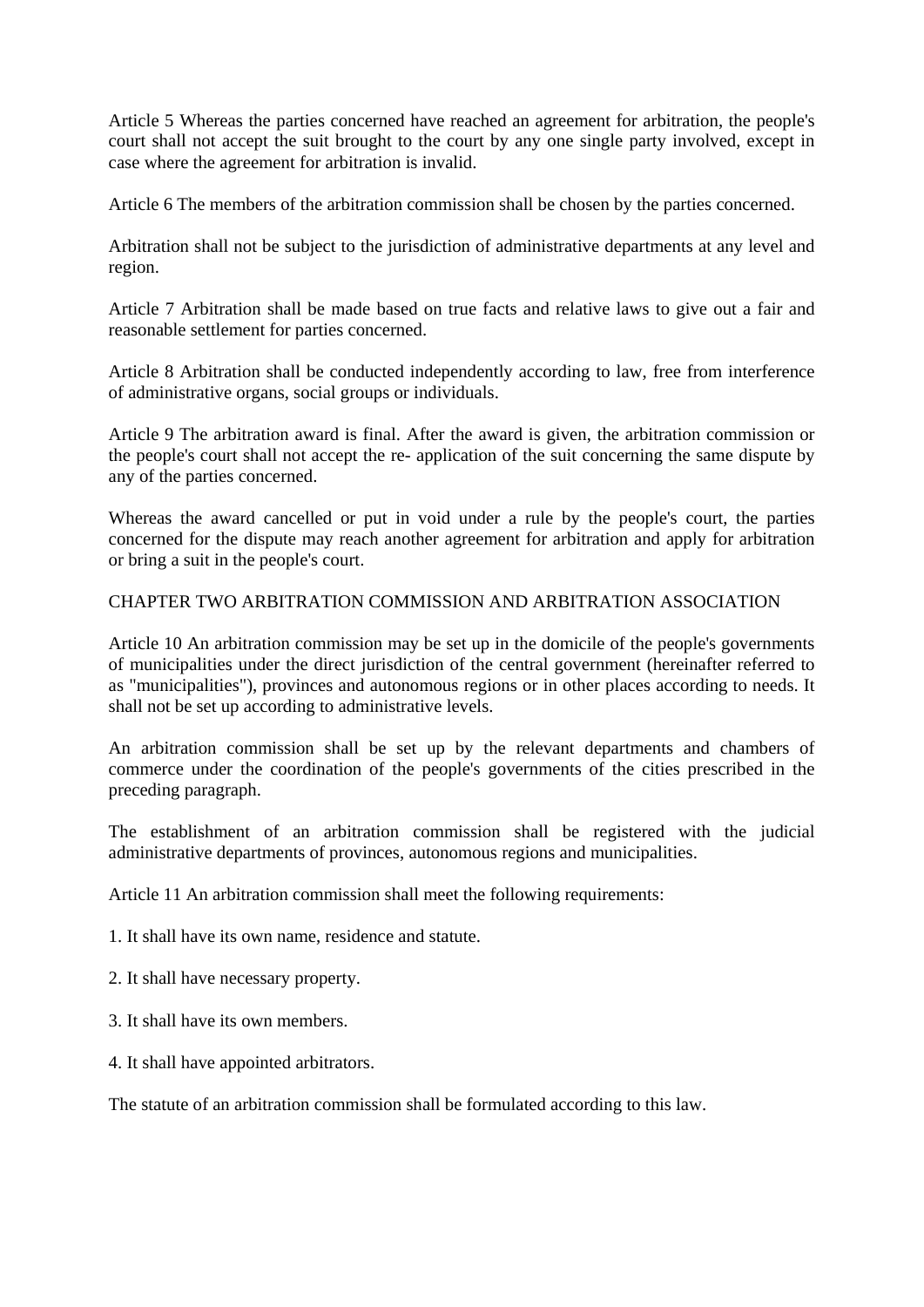Article 12 An arbitration commission shall be composed of a chairman, two to four vicechairmen and 7 to 11 members.

The chairman, vice-chairmen and members of an arbitration commission shall be experts in law and economy and trade with practical work experience. Of the composition of an arbitration commission, experts in law, economy and trade shall be no less than two-thirds.

Article 13 Members of an arbitration commission shall be appointed from among the people who are fair and justice.

An arbitrator shall meet one of the following requirements:

1. At least eight years of work experience in arbitration.

2. At least eight years of experience as a lawyer.

3. At least eight years of experience as a judge.

4. Engaging in law research and teaching, with a senior academic title.

An arbitration commission shall prepare the list of arbitrators according to different specialities.

Article 14 An arbitration commission shall be independent of any administrative organ, without any subordinate relationship with administrative organs. Neither would there be any subordinate relations thereof.

Article 15 The China Arbitration Association is an institutional legal person with all the separate arbitration commissions as its members. The statute of the China Arbitration Association shall be formulated by the national congress of the association.

The China Arbitration Association is a self-disciplinary organization for arbitration commissions to supervise over the latters and their members and arbitrators therein.

The China Arbitration Association shall formulate arbitration rules according to this law and the civil procedure law.

#### CHAPTER THREE AGREEMENT FOR ARBITRATION

Article 16 An agreement for arbitration shall include the arbitration clauses stipulated in the contracts or other written agreements for arbitration reached before or after a dispute occurs.

An arbitration agreement shall contain the following:

1. The expression of application for arbitration.

- 2. Matters for arbitration.
- 3. The arbitration commission chosen.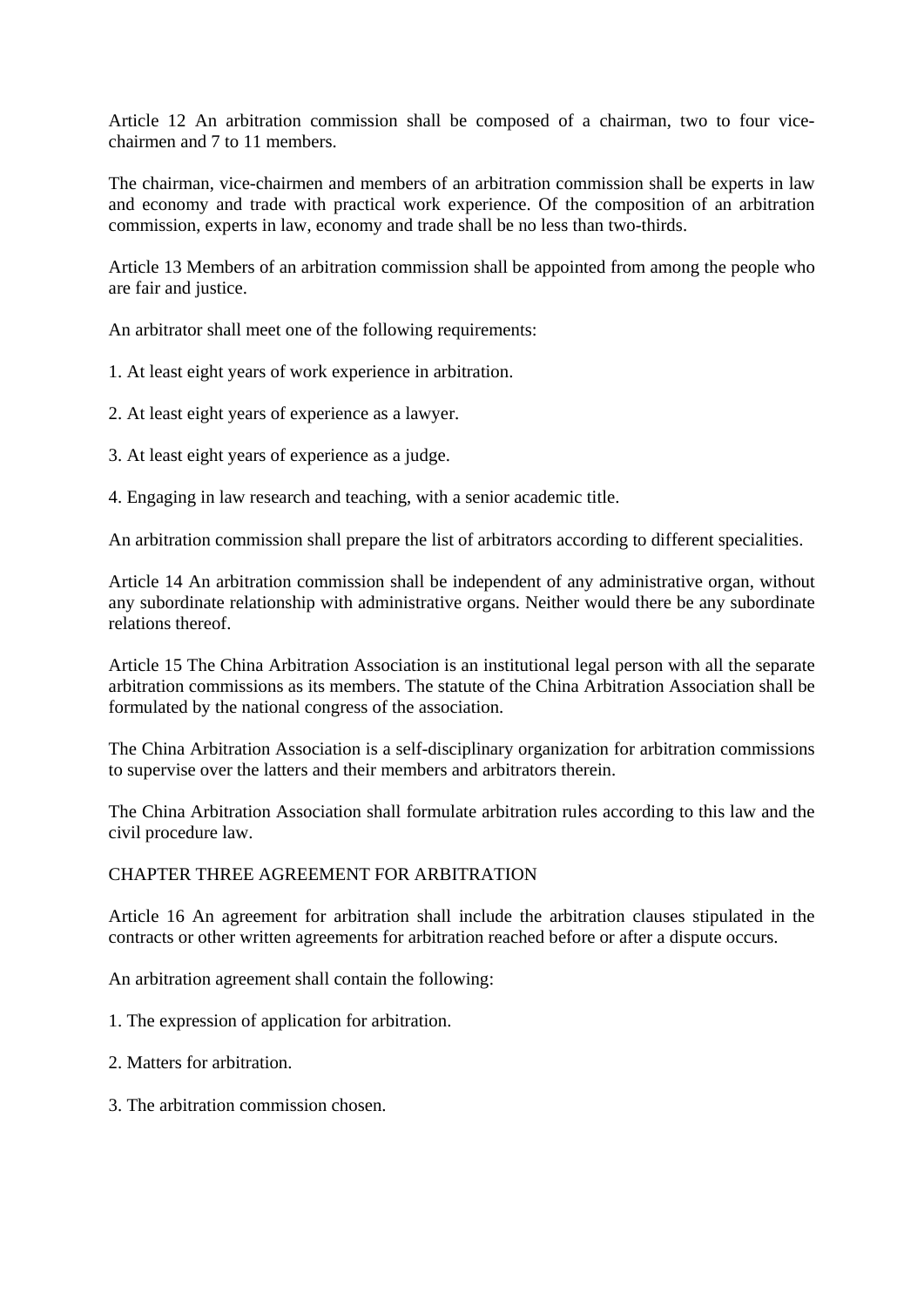Article 17 An agreement for arbitration shall be invalid in one of the following cases:

1. The matters agreed for arbitration exceed the scope of arbitration provided by law.

2. Agreements concluded by people being incapable or restricted in civil acts.

3. An agreement forced upon a party by the other party by means of coercion.

Article 18 Whereas an agreement for arbitration fails to specify or specify clearly matters concerning arbitration or the choice of arbitration commission, parties concerned may conclude a supplementary agreement. If a supplementary agreement cannot be reached, the agreement for arbitration is invalid.

Article 19 The effect of an agreement for arbitration shall stand independently and shall not be affected by the alteration, dissolution, termination or invalidity of a contract.

An arbitration tribunal has the right to establish the validity of a contract.

Article 20 Whereas parties concerned have doubt on the validity of an agreement for arbitration, a request can be made to the arbitration commission for a decision or to the people's court for a ruling. If one party requests the arbitration commission for a decision while the other party requests the people's court for a ruling, the people's court shall pass a ruling.

A doubt to the effectiveness of an arbitration agreement, should be raised before the first hearing at the arbitration tribunal.

#### CHAPTER FOUR ARBITRATION PROCEDURE

SECTION ONE APPLICATION AND ACCEPTANCE

Article 21 The parties concerned should meet the following requirements in applying for arbitration:

1. There is an agreement for arbitration.

2. There are specific requests for arbitration and facts and reasons.

3. The matters to be pur to arbitration shall fall into the limits of the authority of the arbitration commission.

Article 22 In applying for arbitration, the parties concerned shall submit the agreement and the application for arbitration and their copies.

Article 23 The application for arbitration shall specify the following matters:

1. Name, sex, age, profession, work unit and residence of parties concerned; the name, residence of legal persons or other organizations and the name and position of the legal representatives or principal leading members.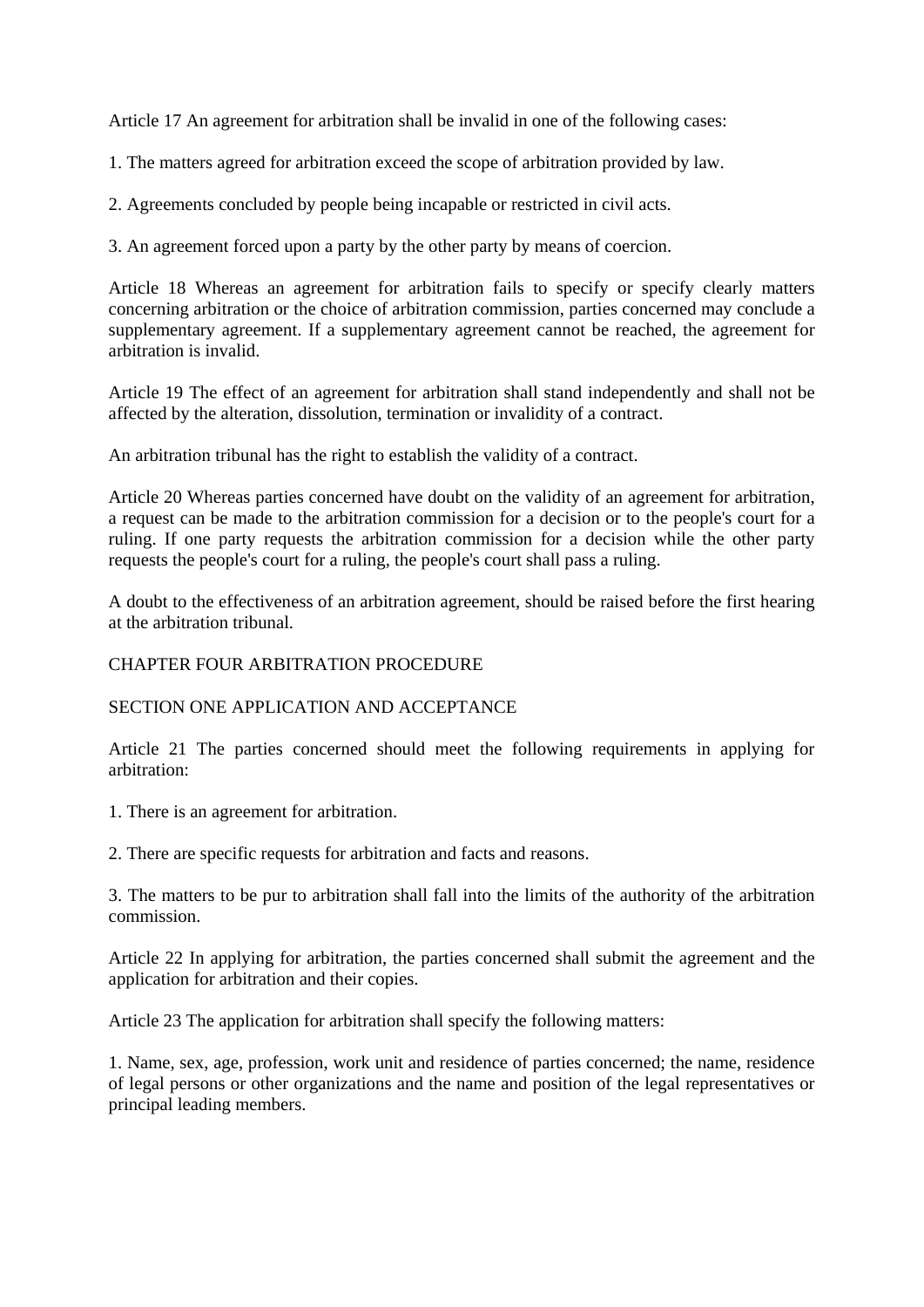2. The claimants's claim and the facts and evidence on which the claim is based.

3. Evidence and sources of evidence and name and residence of witnesses.

Article 24 An arbitration commission shall accept the application within five days after the application is received if it deems the application conforming to requirements and notify the parties concerned. If it deems the application unconformable to requirements, it shall notify the parties concerned in writing and state the reasons.

Article 25 After an arbitration commission has accepted an arbitration application, it shall deliver the arbitration rules and the list of the panel of arbitrators to the claimant within the time limit prescribed in the arbitration rules and send the copies of the arbitration application and the arbitration rules and the list of the panel of arbitrators to the respondent.

After the respondent has received the copy of the application for arbitration, the aforesaid respondent shall file a counter-claim with the arbitration commission. After the arbitration commission has received the counter-claim of the respondent, it shall deliver the counter-claim to the claimant within the time limit set in the arbitration rules. If a respondent fails to submit a counter-claim, it does not affect the arbitration proceedings.

Article 26 When parties concerned have reached an agreement for arbitration but one party brings a suit in the people's court without notifying the court that there is an agreement for arbitration and, after the people's court has accepted the case, the other party submits the agreement for arbitration before the opening of the arbitration tribunal, the people's court shall reject the suit, except in the case that the agreement for arbitration is invalid. If the other party fails to raise objection to the acceptance of the case by the court before first hearing, it shall be regarded as having forfeited the agreement for arbitration and the people's court shall continue the hearing.

Article 27 A claimant may give up or alter its claims. The respondent may acknowledge or refute the claims and has the right to raise counter- claims.

Article 28 Whereas due to the acts of the other party or other reasons, the arbitration award cannot be or is hard to be executed, the parties concerned may apply for putting the property under custody.

Whereas a claimant has applied for a custody to the property, the arbitration commission shall, according to the relevant provisions of the Civil Procedure Law, submit the application of the claimant to the people's court.

Whereas there are errors in the application, the claimant shall compensate to the respondent for the losses arising from the custody to the property.

Article 29 The parties concerned or legal attorneys may entrust lawyers or other attorneys to handle matters relating to arbitration. In the case where lawyers or other attorneys are entrusted with the handling of arbitration matters, the attorneys shall produce a power of attorney to the arbitration commission.

SECTION TWO COMPOSITION OF ARBITRATION TRIBUNAL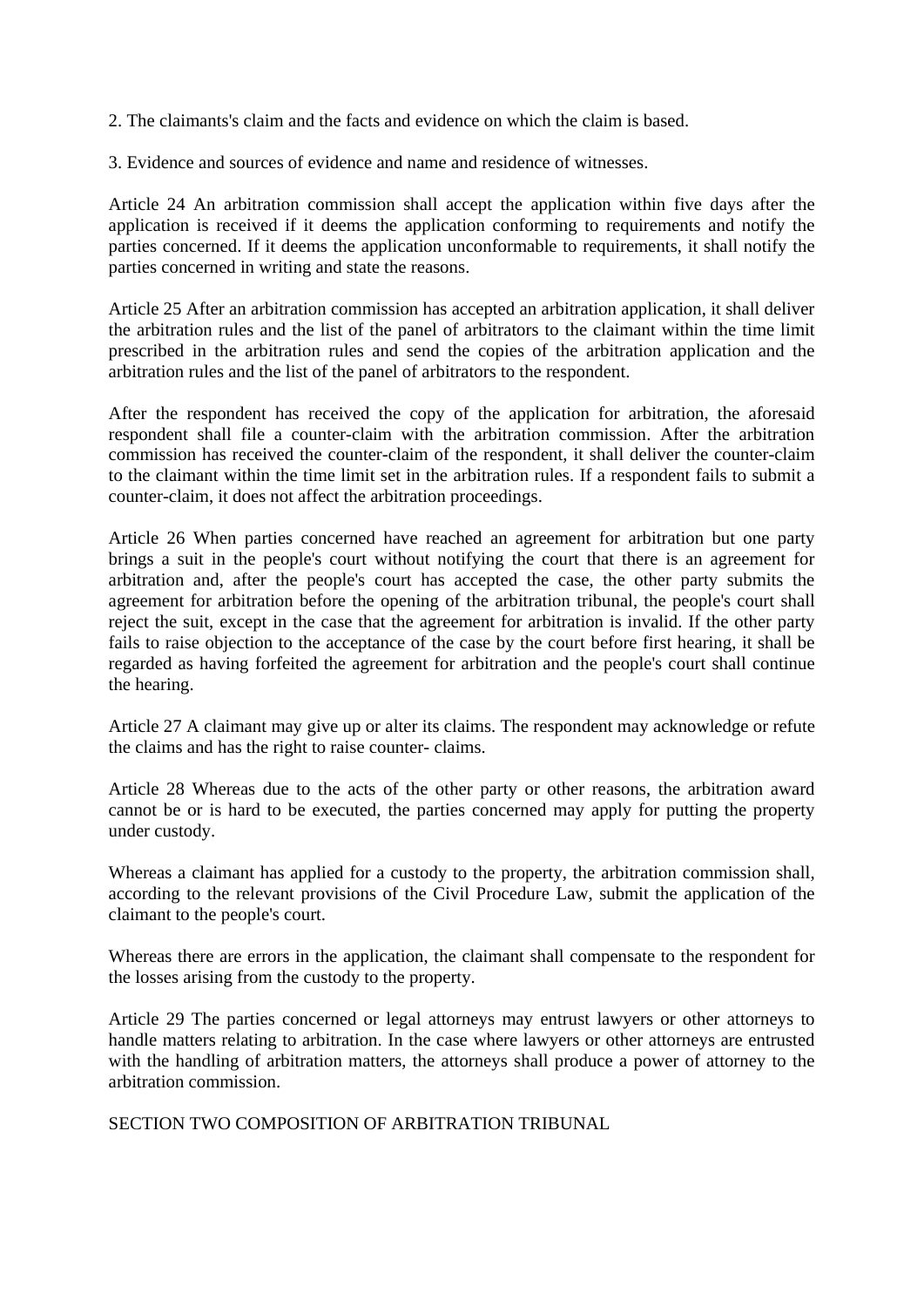Article 30 An arbitration tribunal may be composed of three arbitrators or one arbitrator. In the case of three arbitrators, there should be a chief arbitrator.

Article 31 Whereas the parties concerned agree that the arbitration tribunal is composed of three arbitrators, each of them shall chose one arbitrator or entrust the appointment to the chairman of the arbitration commission, with the third arbitrator jointly chosen by the parties concerned or appointed by the chairman of the arbitration commission jointly entrusted by the two parties. The third arbitrator shall be the chief arbitrator.

Whereas the parties concerned agree to have the arbitration tribunal composed of one arbitrator, the two parties shall jointly choose the arbitrator or entrust the choice of the arbitrator to the chairman of the arbitration commission.

Article 32 Whereas the parties concerned fail to decide on the composition of the arbitration tribunal or fail to choose arbitrators within the time limit prescribed in the arbitration rules, the chairman of the arbitration commission shall make the decision.

Article 33 After the formation of an arbitration tribunal, the arbitration commission shall notify in writing the composition of the arbitration tribunal matters.

Article 34 An arbitrator shall be withdrawn and the parties concerned have the right to request withdrawal, whereas:

1. The arbitrator is a party involved in the case or a blood relation or relative of the parties concerned or their attorneys.

2. the arbitrator has vital personal interests in the case.

3. the arbitrator has other relations with the parties or their attorneys involved in the case that might effect the fair ruling of the case.

4. the arbitrator meets the parties concerned or their attorneys in private or has accepted gifts or attended banquets hosted by the parties concerned or their attorneys.

Article 35 In requesting for withdrawal, the parties concerned shall state reasons before the first hearing of the tribunal. If the reasons are known only after the first hearing, they may be stated before the end of the last hearing.

Article 36 The withdrawal of an arbitrator shall be decided upon by the chairman of the arbitration commission. Whereas the chairman of the arbitration commission serves as an arbitrator, the withdrawal shall be decided upon collectively by the arbitration commission.

Article 37 Whereas an arbitrator is withdrawn or unable to perform his duty due to other reasons, another arbitrator shall be chosen or appointed according to the relevant provisions of this law.

Whereas re-selection or re-appointment of an arbitrator is made due to withdrawal, the parties concerned may apply for the re-start of the arbitration proceedings, but the final decision shall be made by the arbitration tribunal. The arbitration tribunal may also make its own decision as to whether or not the arbitration proceedings will restart.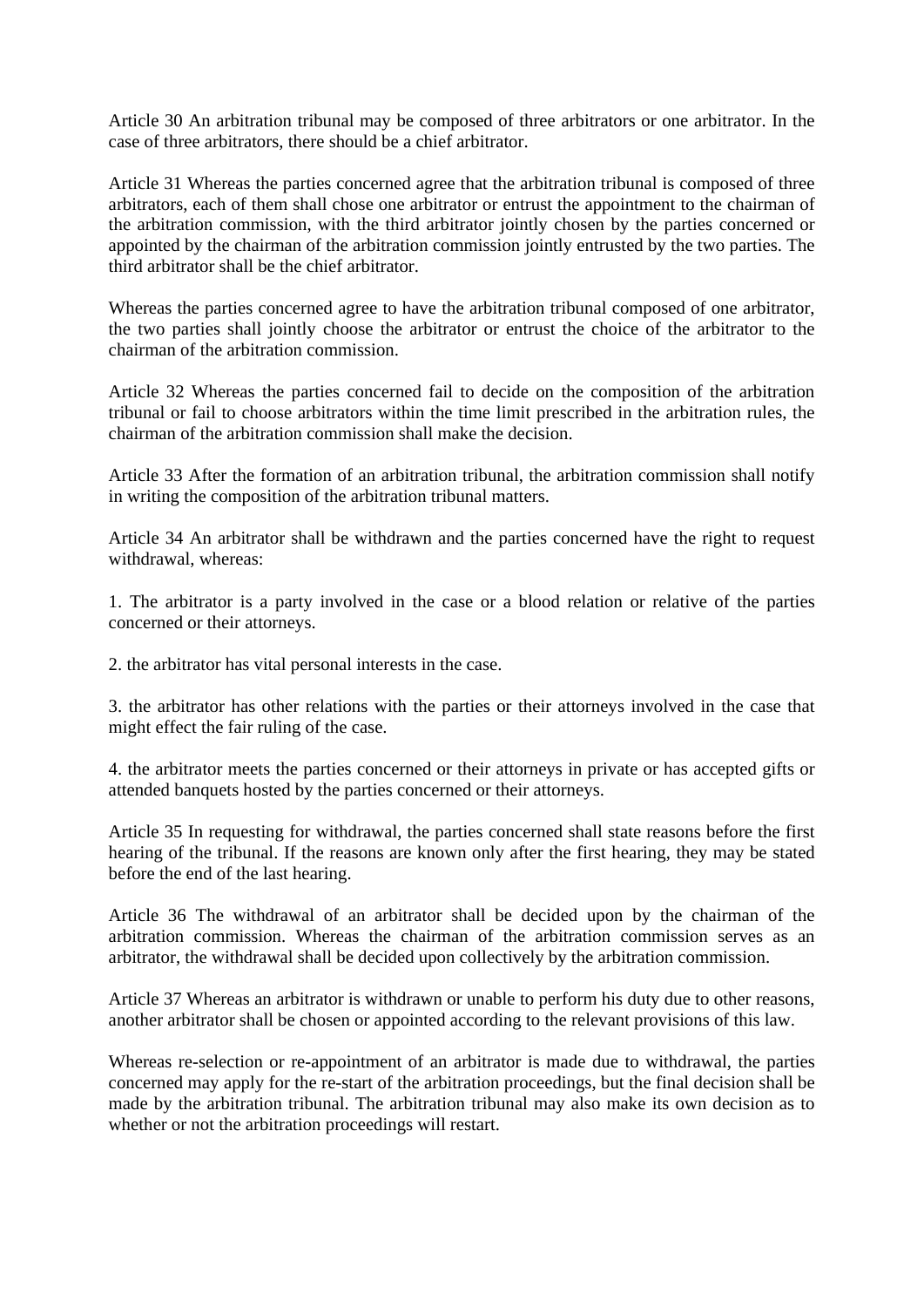Article 38 Whereas a case provided for in 4. of Article 34 of this law is found with an arbitration and the case is very serious or a case provided for in 6. of Article 58 of this law is found with an arbitrator, the arbitrator shall bear the legal responsibility according to law and the arbitration commission shall remove him from the panel of arbitrators.

Article 39 An arbitration tribunal shall hold oral hearings to hear a case.

Whereas the parties concerned agree not to hold oral hearings, the arbitration tribunal may give the award based on the arbitration application, claims and counter-claims and other documents.

Article 40 The arbitration tribunal may not hear a case in open sessions. But when parties concerned agree to have the case heard in open sessions, the hearing may be held openly, except cases that involve State secrets.

Article 41 The arbitration commission shall notify the parties concerned the date of hearing within the time limit prescribed in the arbitration rules. With justifiable reasons, a party concerned may request the postponement of the hearing within the time limit set in the arbitration rules. Whether or not the hearing is postponed shall be decided upon by the arbitration tribunal.

Article 42 Whereas a claimant is absent from the hearing without justifiable reasons after receiving the written notice or withdraws from hearing half way without the prior permission by the arbitration tribunal, it may be regarded as a withdrawal of claims.

Whereas a respondent is absent from the hearing without justifiable reasons after receiving the written notice or withdraws from hearing half way without the prior permission by the arbitration tribunal, it may give the award by default.

Article 43 The parties concerned shall provide evidence to support their respective claims.

Whereas an arbitration tribunal deems it necessary to collect evidence, it may collect it on its own initiative.

Article 44 Whereas an arbitration tribunal deems it necessary to have the specialized issues appraised, it may submit them to the appraisal department chosen by the parties concerned by agreement or to the appraisal department designated by the arbitration tribunal.

At the request of the parties concerned or of the arbitration tribunal, the appraisal department shall send appraisers to the hearing. Parties concerned may, with the permission of the arbitration tribunal, raise questions to the appraisers.

Article 45 Evidence shall be produced during the course of hearing and the parties concerned may question or substantiate their evidence.

Article 46 Whereas evidences are vulnerable to be destroyed or missing and would be heard to be recovered, the parties concerned may apply to put the evidences on custody: When a party applies for custody of evidences, the arbitration commission shall submit the evidences of the party concerned to the people's court at the place where the evidences are obtained.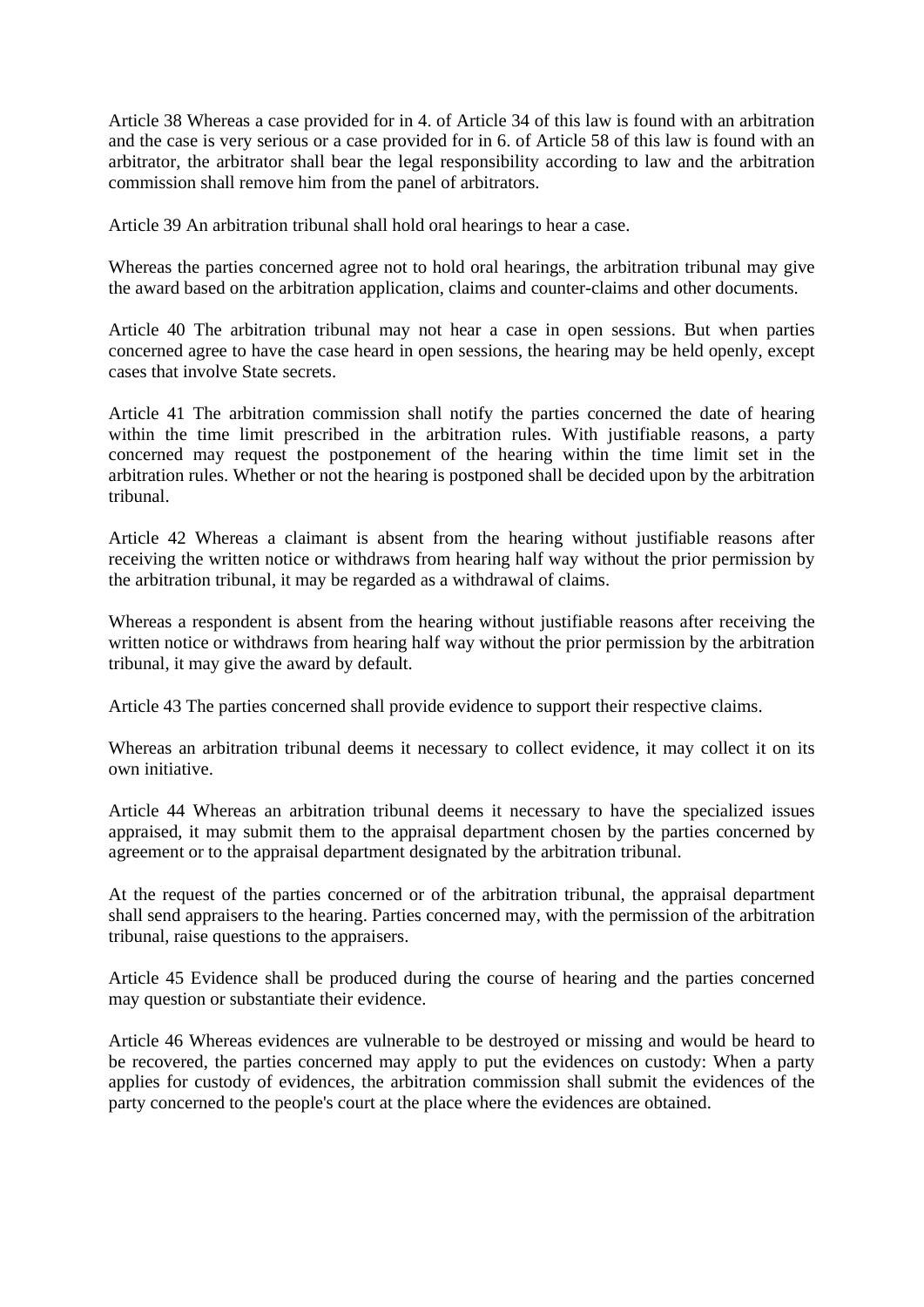Article 47 The parties concerned have the right to debate during the process of hearing. At the end of the debate, the chief arbitrator or the sole arbitrator shall ask the parties concerned for the final statement.

Article 48 The arbitration tribunal shall record the hearings in writing. Whereas the parties concerned or other people involved in the arbitration find something in their statements left out in the recording or misrecorded, they have the right to apply for correction. Whereas corrections are not made, the application shall be recorded.

The written records of the hearings shall be signed or affixed with seals by the arbitrators, minute keepers, the parties concerned and other people participating in the arbitration.

Article 49 After the parties have applied for arbitration, they may reach reconciliation on their own initiative. Whereas a reconciliation agreement has been reached, a request may be made to the arbitration tribunal for an award based on the reconciliation agreement or the application for arbitration may be withdrawn.

Article 50 Whereas the parties concerned have gone back on their word after they have reached a reconciliation agreement, they may apply for arbitration according to the arbitration agreement.

Article 51 The arbitration tribunal may reconciliate a case before passing the award. Whereas the parties concerned accept the reconciliation effort of their own accord, the arbitration tribunal may conduct the reconciliation. Should the reconciliation fail, the arbitration tribunal shall pass the ruling in time.

Whereas an agreement is reached through reconciliation, the arbitration tribunal shall compile the reconciliation document or make an award based on the results of the agreement. The document of reconciliation and the arbitral award are equally binding legally.

Article 52 The document of reconciliation shall specify the arbitration claims and the result of the agreement between the parties concerned. The document of reconciliation shall be signed by the arbitrator and affixed with the seal of the arbitration commission before being delivered to the parties concerned.

The document of reconciliation becomes legally binding immediately upon received by parties concerned.

If any party concerned has gone back on his word after receiving the document of reconciliation, the arbitration tribunal shall make a timely ruling.

Article 53 An arbitral award shall be decided by the majority of the arbitrators and the views of the minority can be written down in the record. Whereas a majority vote cannot be reached, the award shall be decided based on the opinion of the chief arbitrator.

Article 54 The arbitral award shall specify the arbitration claims, facts in disputes, reasons for the award, result of the award, arbitration expenses and date of the award given. Whereas parties concerned object to the specification of the facts in dispute and reasons for the ruling, such specification and reasons may be omitted. The arbitral award shall be signed by arbitrators and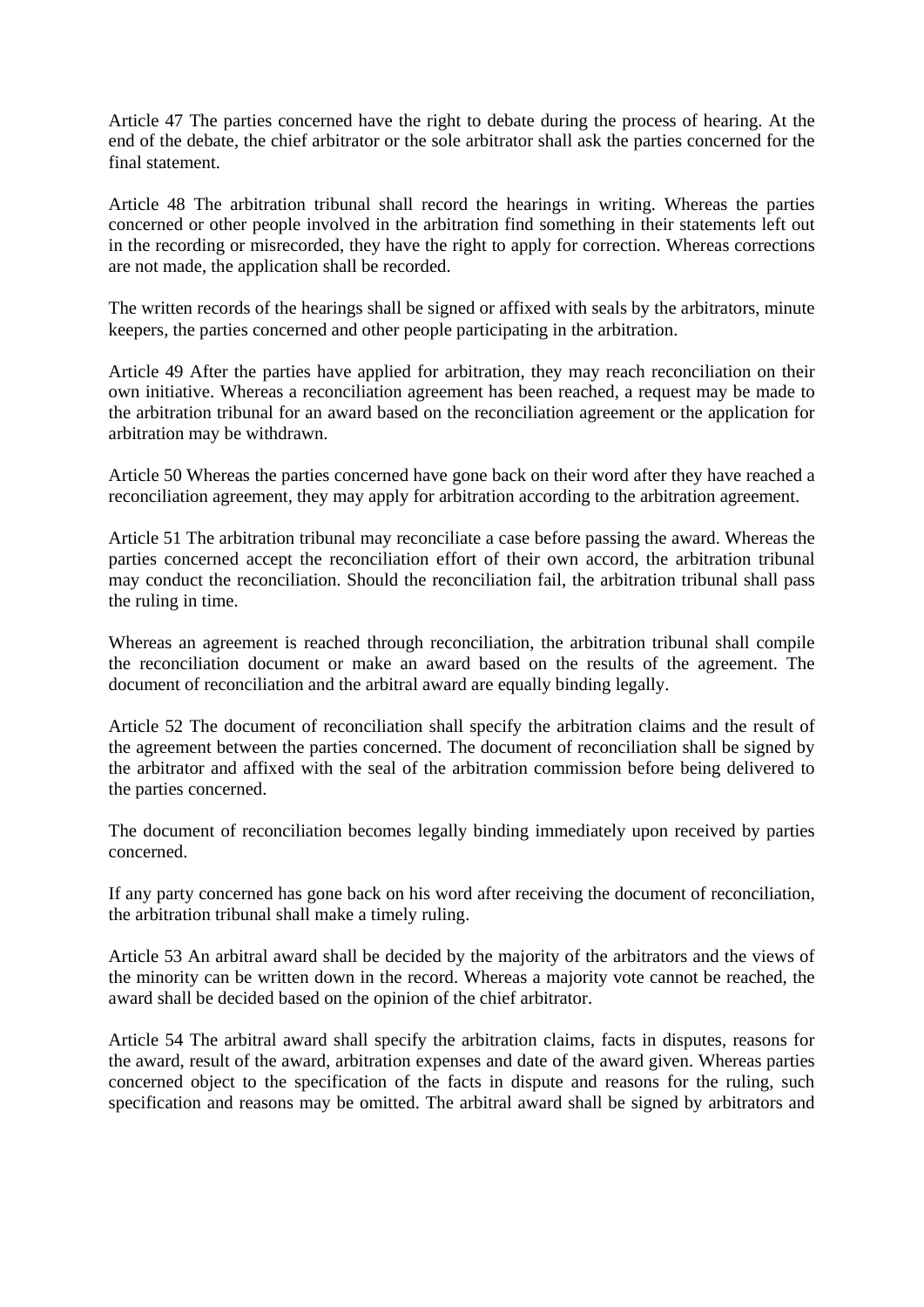affixed with the seals of the arbitration commission. An arbitrator holding differences of views may sign or may not sign the award.

Article 55 In arbitrating disputes, the arbitration tribunal may pass the ruling on part of the facts that have already been made clear.

Article 56 An arbitration tribunal should correct the errors involving context or computation and add things that have been omitted in the rulings in the arbitral award. The parties concerned may apply for correction with the arbitration tribunal within 30 days after the receipt of the award.

Article 57 The arbitral award takes legal effect upon its issuing.

### CHAPTER FIVE APPLICATION FOR CANCELLING ARBITRAL RULING

Article 58 If parties concerned have evidences to substantiate one of the following, they may apply for the cancellation of arbitral award with the intermediate people's court at the place where the arbitration commission resides

1. There is no agreement for arbitration.

2. The matters ruled are out the scope of the agreement for arbitration or the limits of authority of an arbitration commission.

3. The composition of the arbitration tribunal or the arbitration proceedings violate the legal proceedings.

4. The evidences on which the ruling is based are forged.

5. Things that have an impact on the impartiality of ruling have been discovered concealed by the opposite party.

6. Arbitrators have accepted bribes, resorted to deception for personal gains or perverted the law in the ruling.

The people's court shall form a collegial bench to verify the case. Whereas one of the aforesaid cases should be found, arbitral award should be ordered to be cancelled by the court.

Whereas the people's court establishes that an arbitral award goes against the public interests, the award should be cancelled by the court.

Article 59 An application filed by the parties concerned for the cancellation of an arbitral award should be sent within six months starting from the date of receipt of the award.

Article 60 The people's court should rule to cancel the award or reject the application within two months after the application for cancellation of an award is received.

Article 61 After the people's court has accepted an application for the cancellation of an arbitral award and deems it necessary for the arbitration tribunal to make a new award, it shall notify the arbitration tribunal for a new ruling within a certain limit of time and order the termination of the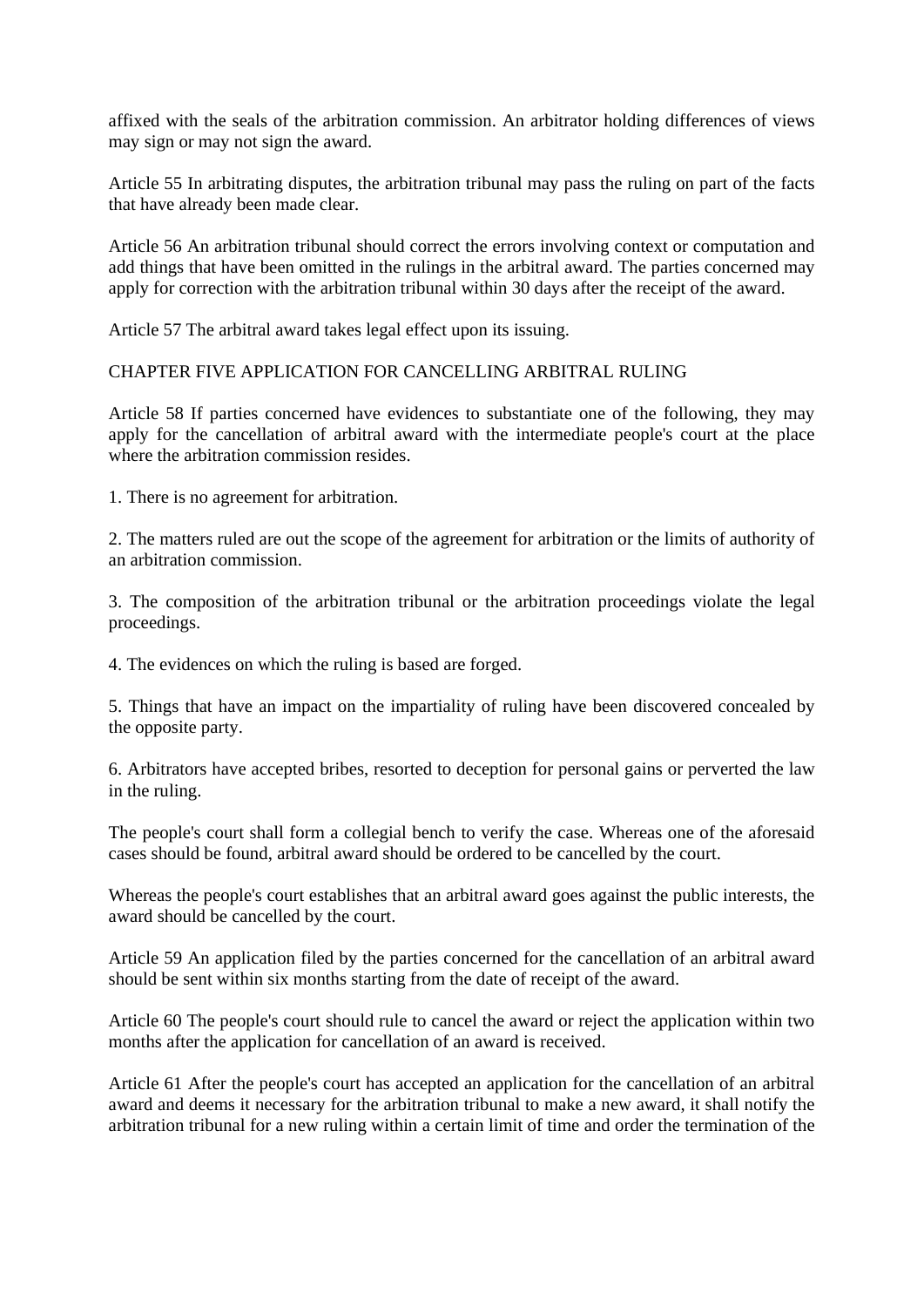cancellation procedure. In the case when the arbitration tribunal refuses a new ruling, the people's court shall rule that the cancellation procedure be restored.

Article 62 The parties concerned shall execute the arbitral award. If one of the parties refuses to execute the award, the other party may apply for enforcement with the people's court according to the relevant provisions of the Civil Procedure Law. The people's court with which the application is filed should enforce it.

Article 63 If the respondent has produced evidences to substantiate one of the following cases provided for in the second paragraph of Article 217 of the Civil Procedure Law, the award shall not be enforced after the verification by the collegiate bench of the people's court.

Article 64 Whereas one party applies for an enforcement while the other applies for a cancellation of a award, the people's court shall order the termination of the performance of the award.

Whereas the people's court has ordered the cancellation of an award, it should also order the termination of performance of the award. Whereas an application for the cancellation of an award is rejected, the people's court shall order the restoration of the performance of the award.

Chapter Seven Special Provision on Arbitration Involving Foreign Interests

Article 65 The provisions in this chapter apply to arbitration of disputes arising from foreign economic cooperation and trade, transportation and maritime matters. Matters not covered by this chapter shall be handled according to other relevant provisions of this law.

Article 66 Foreign arbitration commissions may be formed by the China International Chamber of Commerce.

A foreign arbitration commission is composed of a chairman, a number of vice-chairmen and members.

The chairman, vice-chairmen and members of a foreign arbitration commission shall be appointed by the China International Chamber of Commerce.

Article 67 Members of a foreign arbitration commission may appoint arbitrators from among foreign nationals with specialized knowledge in law, economy and trade, science and technology.

Article 68 Whereas the parties involved in a foreign arbitration case apply for the custody of evidences, the foreign arbitration commission shall submit the application to the intermediate people's court at places where the evidences are produced.

Article 69 The foreign arbitration tribunal may write down its hearings on records or summary of records. The records shall be signed or affixed with the seals of the parties concerned and other people participating in the arbitration.

Article 70 Whereas the claimant has produced evidences to substantiate one of the cases as provided for in the first paragraph of Article 260 of the Civil Procedure Law, the People's court shall form a collegiate bench to verify the facts and order the cancellation of the award.